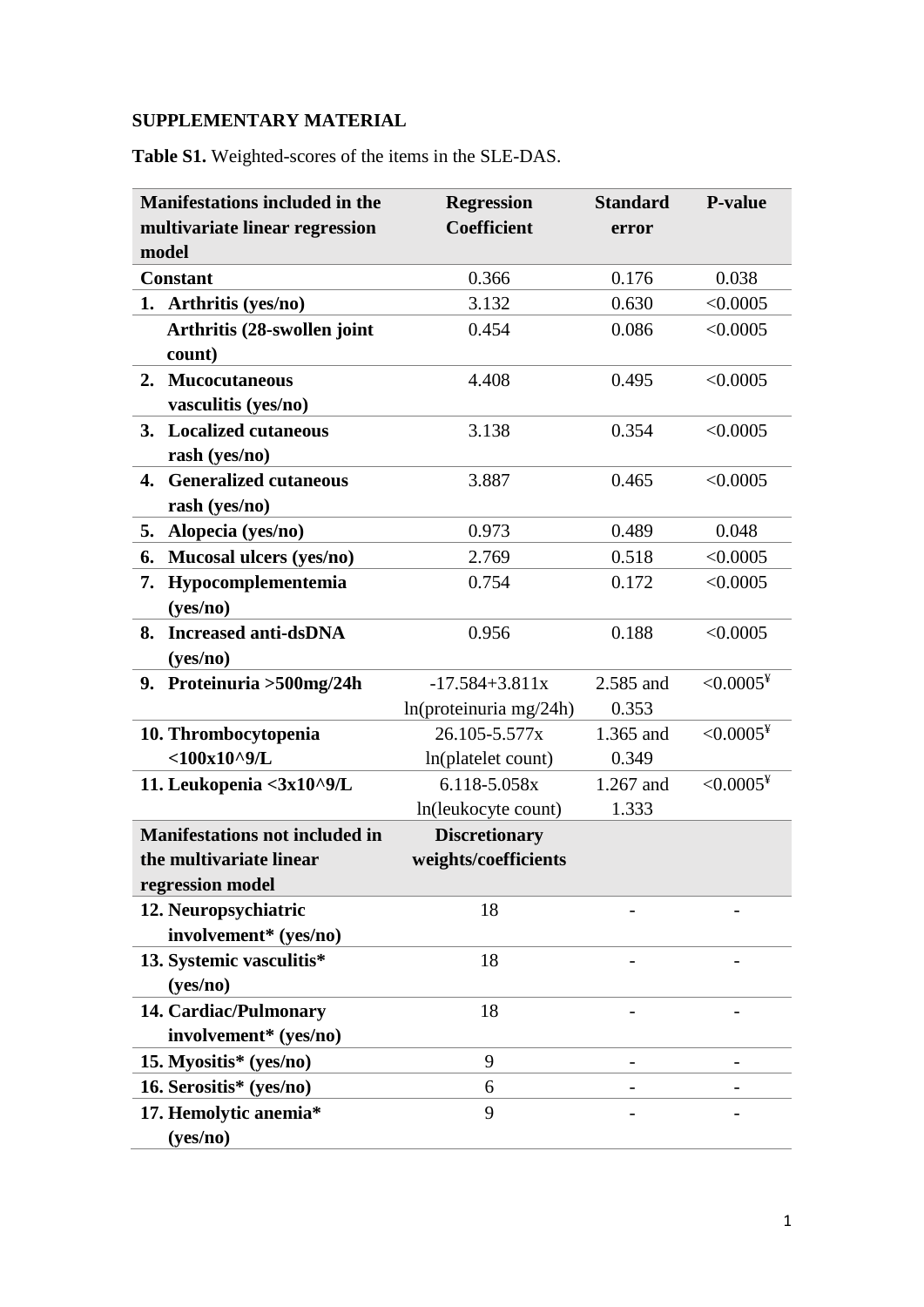In, natural logarithm;  $\frac{4}{3}$  p-value obtained for both the logarithm and the dummy variable indicating a value below/above the referenced value; \*Manifestations with weight defined by the expert;  $R^2=0.91$  for the model.